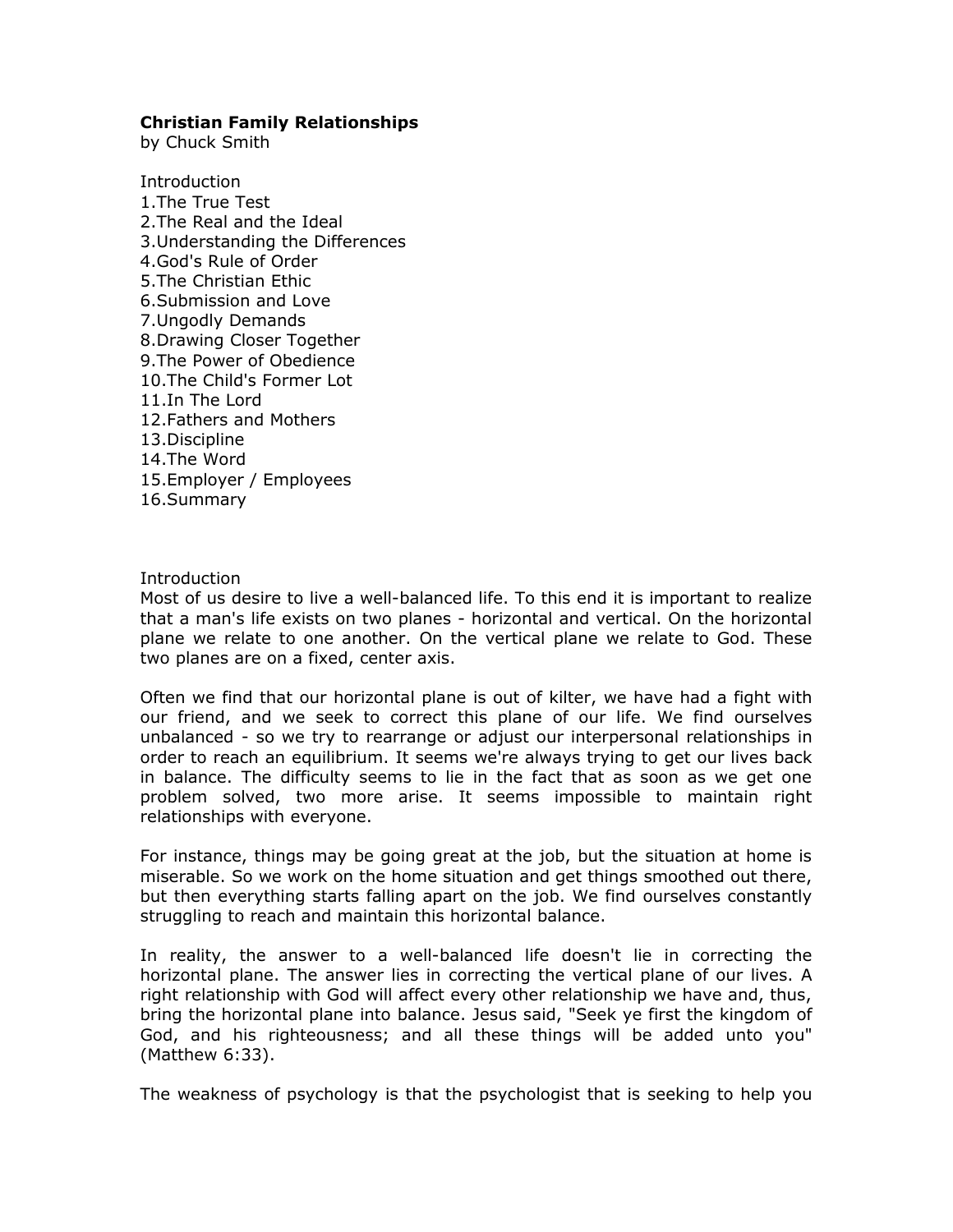with your interpersonal problems, often deal only with symptoms. The heart of the problem lies in your relationship with God, and, until this is right, nothing else can be right.

By turning to the Word of God, we find that to have a right relationship with God we must have a wholehearted commitment to Jesus Christ as Lord and Savior.

In the Bible we also find that to have a right relationship with one another we must live in obedience to God's ordained principles. The Word teaches us the specific principles, ordained by God, that bring us love and harmony in the family.

This brief study of Colossians 3 and Ephesians 6 focuses on the important principles for strengthening family relationships, with suggestions for practical application. May this book encourage you in the further study of God's Word where the commands of God and the promises of His many blessings are found.

### 1. The True Test

The true test of Christianity isn't in the Church but in the home. It isn't how saintly or godly you can act in the church, it's how your Christianity works in practical, everyday, living situations.

If I can't live the Christian life in the home, then I'm only a phony when I live it outside. It isn't difficult to look and act like a Christian when we come to church. We come, we sing, we worship the Lord, and we get "in the Spirit." I'm not saying that we're insincere - but it has to be demonstrated in the home, too.

I need to live the Christian life around those closest to me, those whom I rub shoulders with daily. My relationship with Christ should definitely affect my relationship with my wife. And because of my relationship with Christ, I should have a better relationship with my children.

Dr. Parker, the famous minister, was speaking to a church in Chicago. After a few nights of services in which the Lord had been blessing through the study of the Word, there was a sharing time. People were asked to tell of the blessings they were receiving through Dr. Parker's ministry and the Word of God. One lady stood up and said, "I'm so thankful for these lessons and what they've done for me! I'm so thankful that God loves me! I'm so thankful for this relationship that I have with God in Jesus Christ!"

She started to sit down and Dr. Parker said, "Just a moment. Tell me, with this new relationship in Jesus Christ, how does that affect you in the home? Does this make you a better mother? Does it make you a better housewife? Are you sweeter to your husband because of your relationship with Christ? Has this really made you a better wife and housekeeper?..."

He felt a tug on his coat and the minister behind him said, "Press those points,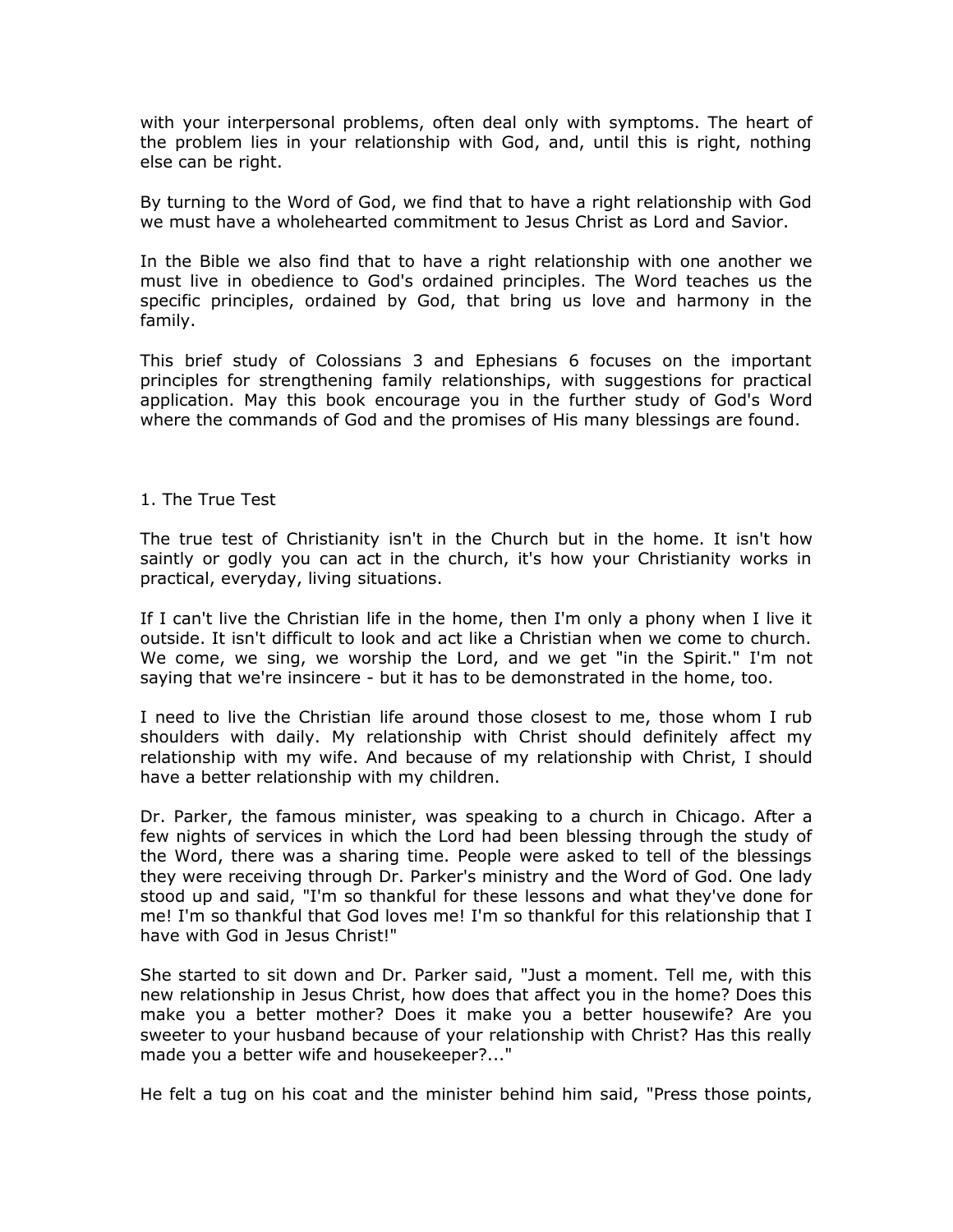brother! That's my wife!"

Our Christian experience should find its expression within our home relationships. But, we must confess at the outset, the application of Christian principles isn't easy. We can attest to the truth and acknowledge and desire what is right, but the difficulty arises in putting it into practice.

The blending of two lives into one is never a smooth operation. There are always those difficulties that arise. Thus, we find the market flooded with books on marriage. People are buying these books and pouring through them in the hope of discovering some new secret formula for a happy and peaceful relationship in their homes.

The situation is similar to the perennial problem of weight control. Everyone is coming up with a new scheme promising the answer. "Without dieting or exercising you can lose 50 pounds! Very simple! Just mail \$10 for these exciting secrets." We're always looking for that easy road to happiness and success.

In reality, there is no easy road. A successful, happy relationship takes a lot of work. The blending of two lives into one is a difficult experience.

Paul was very wise in couching his remarks by saying, "Above all these things put on love, which is the bond of perfectness" (Colossians 3:14). It is only through the love of God working in and through our lives - and our yielding to that love - that we can ever come to a successful, happy blending of our two lives into one.

### 2. The Real and the Ideal

Each of us has his own idealization of himself. There's the "real" you and there's the "ideal" you - the ego and the superego. Supposedly, the degree of divergence between the ego and superego is a criteria of a person's mental well being. If there's a vast distance between the real you and the ideal you, you're a troubled person - a neurotic. If the difference between the real you and the ideal you is slight, then you're supposedly a well-adjusted person.

But who is the "real" you? It seems everybody knows that but you - because you've built-up an idealization of yourself. There's the saying, "A happy wife is the greatest compliment to her husband" - because somehow he believes he's the reason for her happiness. The "ideal" me is the way I see myself. The "real" me is the way others see me. Quite often these viewpoints are far apart. It's hard for me to know the real truth about myself and, as a result, I'm unwilling or reluctant to accept responsibility or blame for any problems that may exist within the home.

"It really isn't my fault!" As Adam said, "Lord, the woman that thou gavest to be with me" (Genesis 3:12). We're always seeking to pass the reason for our failures on to someone else. It could never be my fault. I could never really be to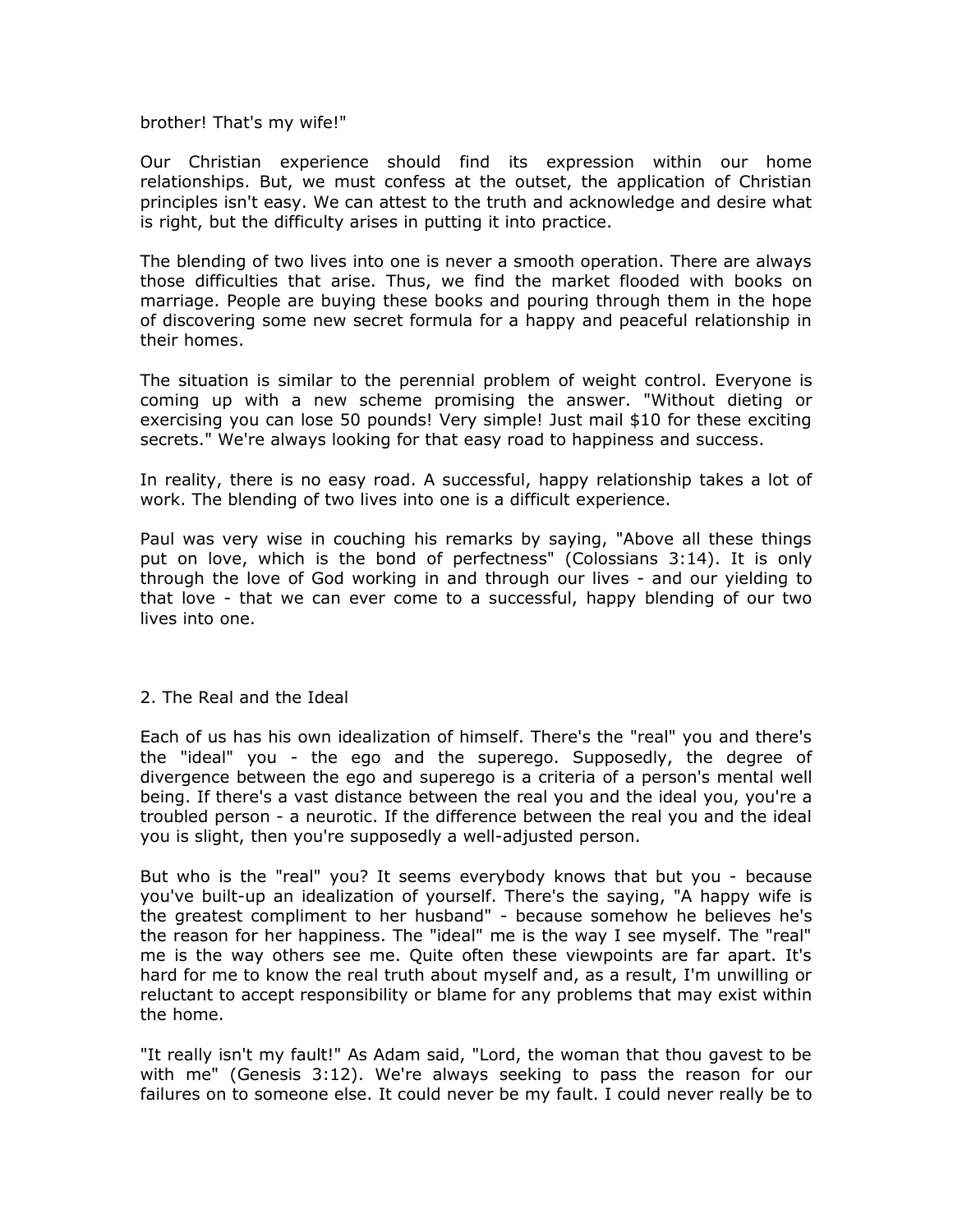blame. "If he would only straighten up!" "If she would only do what the Scripture tells her to do, then our marriage could be happy and successful!" We're always looking for the other one to change for we do not see the need to change ourselves. I'm convinced that in every situation there needs to be changes on both parts.

# 3. Understanding the Difference

The Bible says, "Male and female created He them" (Genesis 1:27). It doesn't take a genius mentality to realize there's a difference between male and female. This we all recognize. But there are differences we fail to recognize between the sexes that are important - differences that need to be recognized if we're to have a happy blending of the two.

When God first created man, God recognized that man by himself was not complete. Man by himself can never be complete. God said, "It is not good that the man should live alone" (Genesis 2:18). God created the woman so that through her the man might find and have completeness, companionship, love that which he could not get from the animal kingdom. For Adam dwelt among the animal kingdom and God didn't find among them any help that was suitable for him. God created the woman in order that she might be that completeness for man.

In creating woman God created her different from man in physical structure - the man being the stronger and larger, the woman being the smaller and more frail.

Along with the physical differences, certain emotional differences were created. In the emotional realm He created the woman with a higher sensitivity than the man. Emotionally, man is usually very coarse. His emotions move in a narrower spectrum. A woman's emotional spectrum is quite wide. She's capable of great highs; she's capable of great lows. Yes, a man can get excited and a man can get depressed. But, as a general rule, he cannot appreciate as much as a woman or enjoy as much as a woman. Men don't have the extreme highs that women can attain.

As far as intelligence is concerned, I don't believe that there's any difference at all between male or female. I believe that women are capable of as great understanding and thinking process as men, they may even have a slight advantage over man in the area we call intuition. Spiritually, of course, men and women are one in the eyes of God (Galatians 3:28).

But having created us with different physical characteristics and a different emotional spectrum, God then set forth the rules of the relationship between husband and wife. By obeying these rules, man and woman can find the fulfillment, joy, and happiness from life, that God desires them to have.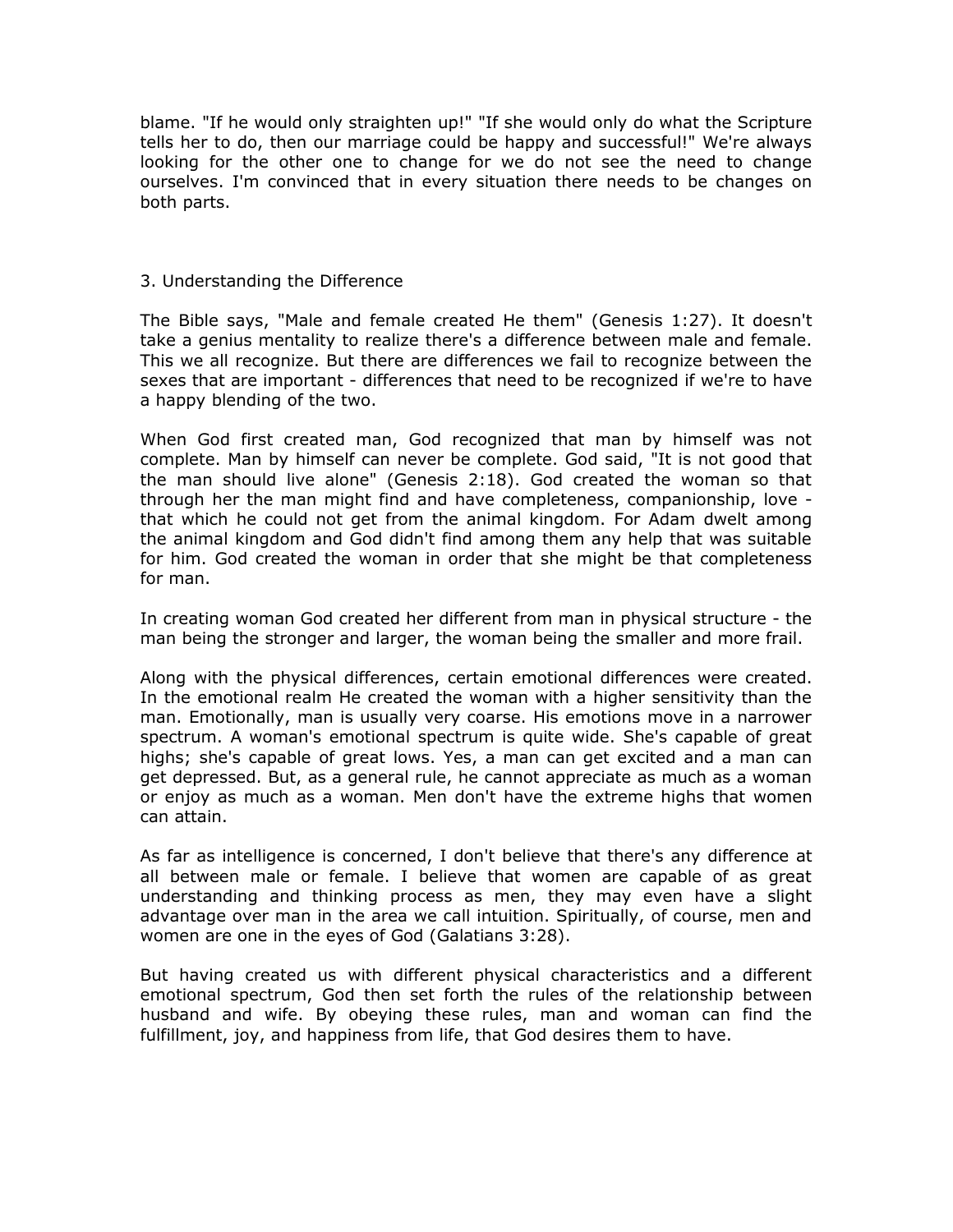#### 4. God's Rules of Order

I believe that God loves you and has a wonderful plan for your life. I'm convinced of that. I believe that God wants your life to be filled with joy. I believe that God wants your life to be as an overflowing cup. I believe God is a very wise and loving Father who is concerned with the joy and happiness of His children. He is grieved when you're unhappy, despondent, or having problems. I believe God's desire for you is a full, rich, abundant life. Jesus said, "I have come that they might have life, and that they might have it more abundantly" (John 10:10).

Thus, God set forth certain principles or rules in His wisdom, knowing how He had created us, knowing our capacities and capabilities, and knowing our needs. He set up His rules and said, "This is the way to joy, happiness, peace, love, and a rich life."

Our problem is that we don't always agree in practice with what God has said. We may agree in principle. But we soon get to that place of divergence between the principle and the application. So, if you ask me whether I believe the Bible yes. Do I always practice what the Bible espouses - no. And whenever I violate one of the rules, I'm the one who suffers.

God's rules are really the rules of happiness. They are the rules of success. David said, "Blessed (how happy) is the man... (whose) delight is in the law of the Lord; and in his law does he meditate day and night. He shall be like a tree planted by the rivers of water, that bringeth forth his fruit in his season; his leaf also shall not whither; and whatsoever he doeth shall prosper" (Psalms 1:1-3). Moses told Joshua to take the law of the Lord and meditate in it day and night, "for then thou shalt make thy way prosperous, and then thou shalt have good success" (Joshua 1:8).

As I look at the rules God has set forth, I may say, "I could never be happy doing that." I may argue in my heart with the rules of God. But, in reality, I'll never be happy until I obey them. The world is filled today with frustrated people. They have that sense of life-is-passing-me-by. "There must be more to life than this!" Thus, there's that quest and search for fulfillment, for satisfaction, for something to take care of this crazy yearning within.

This is a result from arguing with the rules that God has set up, and by trying to find happiness and peace apart from obedience to the command of God. God has set up a certain order. You may argue with it, you may debate it, you may violate it. But you'll never find real peace, happiness, and joy until you submit to it.

# 5. The Christian Ethic

The first point that we notice about the Christian ethic is that it declares a reciprocal obligation. Under the ethics of the Greek philosophies, the Roman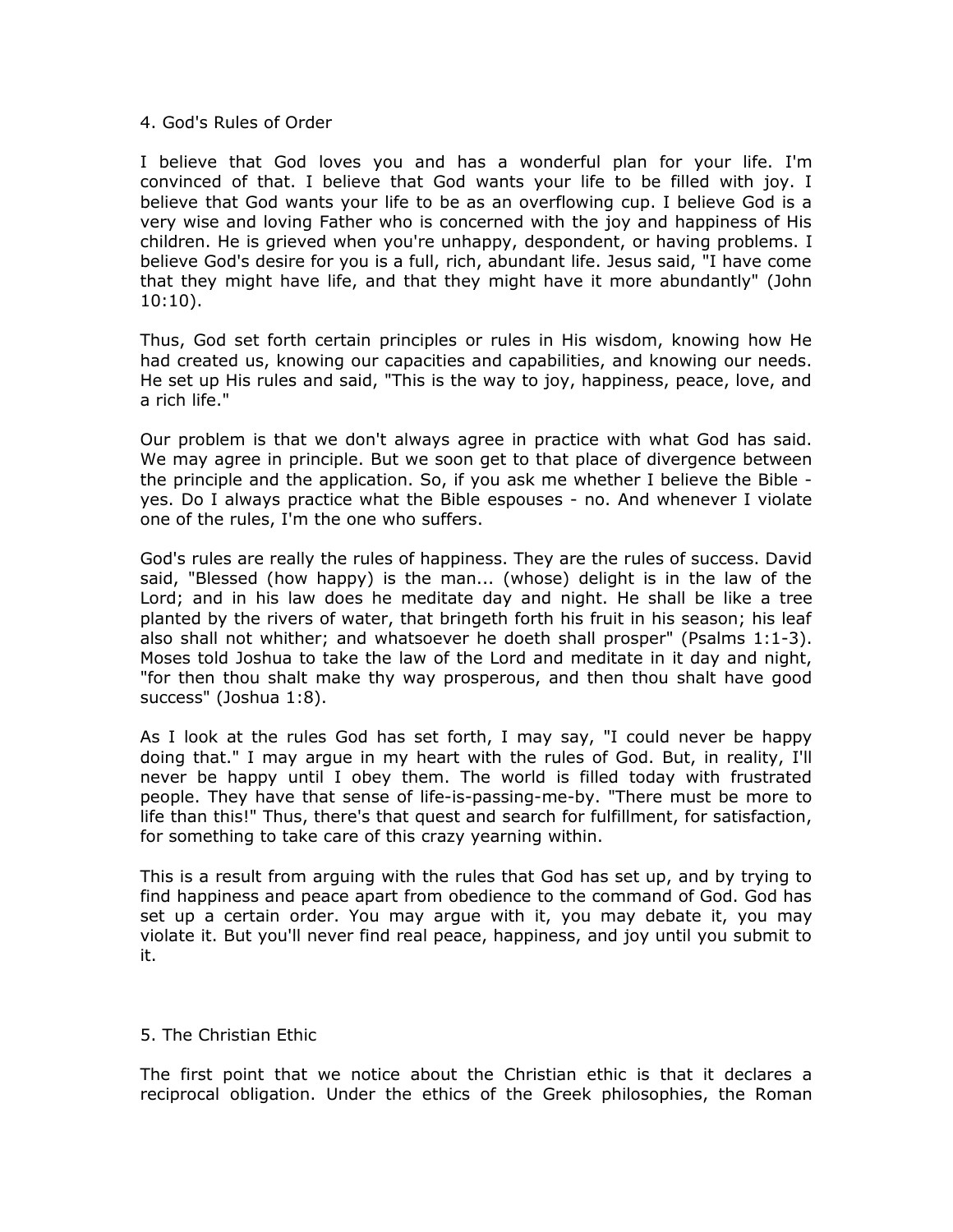culture, and even the Jewish culture, there was no reciprocal obligation. The husband was the absolute master and the wife was a chattel. She had no rights.

The Christian ethic not only tells the wife's obligation to the husband, but the husband's obligation to the wife. Under the other ethics there was no obligation of the husband to the wife. The Christian ethic not only lists the child's obligation to the parent, but it lists the parent's obligation to the child. The Christian ethic not only defines the servant's relationship to the master, but the master's relationship and obligation to the servant.

We need to realize that the cause and effect consequence of spiritual laws is as certain as that of physical laws. If you violate the physical law of gravity by jumping off a high roof, you're going to suffer. Likewise, if you violate the spiritual laws that govern your relationships, you're bound to suffer. The Greeks used to say, "The dice of the gods are loaded." By this they meant that you couldn't win against God. His Word is sure.

### 6. Submission and Love

Women should be extremely thankful for Jesus Christ and Christianity, for before the advent of Christianity the woman's lot was barely above that of a slave's.

When we were in Guatemala we ran out of gas on the way to Antigua. The friends that were with us hiked ahead to buy some gas. As we were looking around and praising the Lord for the glorious beauties of this country, I heard the cracking of bushes up in the hills of this thickly forested area. I looked up and saw three women walking down from the mountains. I couldn't even see a trail. They were carrying huge bundles of sticks, probably weighing 50 to 75 pounds each, on their heads. They'd been out in the forest chopping wood all day long. They were now carrying these bundles home so they could cook the food.

In Israel we saw many of the Bedouins. The women were out in the field. They were plowing, they were pulling the weeds, they were planting; meanwhile their husbands were sitting around, trading sheep and drinking coffee. These women in Guatemala and Israel labor. They have very few rights or privileges.

Christianity has done much for women. In his epistle to the Colossians, Paul starts with the women. "Wives, submit yourselves unto your own husbands, as it is fit in the Lord" (Colossians 3:18). I've heard women say, "I've heard so much about submission that I'm sick of it." Many times by talking enough about something we can relieve ourselves of the obligation to do a certain thing. We can talk very glibly and skillfully about the need for a woman's submission to her husband. The wives can get together and share how "we ought to be submitted." But by talking about it they can free themselves from the actual obligation of doing it.

There is one place in the Scripture where the wife led the husband. That was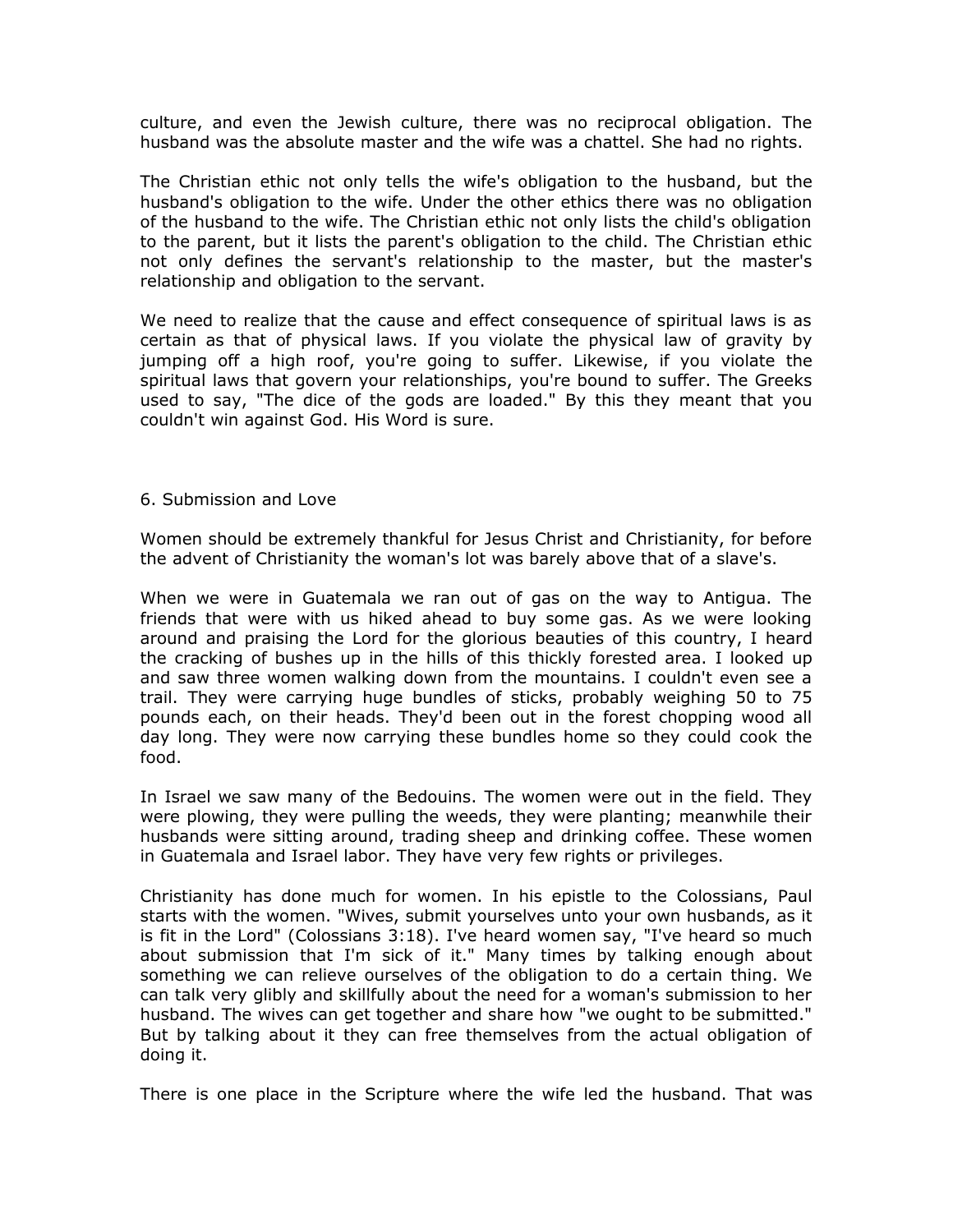back in the Garden of Eden, and we've been in trouble ever since.

God's rule is that the husband be the head of the house and the wife submit unto the husband.

Naturally, there is an order involved. In this true order the husband is to be submitted unto Christ, even as Christ willingly submitted Himself unto the Father. As a husband is submitted to Christ and the wife is submitted to the husband, the wife in reality is submitted to Christ through the husband.

### 7. Ungodly Demands

I do not believe that the Scripture requires a wife to submit to ungodly demands of a husband. It is sheer stupidity to say that no matter what the husband says, you're to submit to it because you're the wife. Some teach this concept, saying that the Lord will keep you safe from any dire consequence if you submit. I do not agree with that.

Paul said, "Wives, submit yourselves unto your own husbands, as unto the Lord" (Ephesians 5:22). In I Corinthians Paul lays out the whole chain of command. The husband is, actually, the authority over the wife, Christ is the head over the husband, and God is the authority over Christ (I Corinthians 11:3).

If this chain of command is broken anywhere along the line, God's order is gone. The husband is the head over the wife only as Christ is the head over the husband. If Christ is not the head over the husband, then the wife should be in submission to Christ first. She skips over the broken link. Peter said to the Sanhedrin, "We ought (Greek imperative, must) obey God rather than men" (Acts 5:29). That applies to the relationship in the home if the husband is making ungodly demands upon his wife.

First of all, a woman should be more careful concerning the man whom she marries. Determine whether or not he is the kind of person to whom you could submit before you marry him. If you doubt his judgment and think that he's so dumb now, why did you marry him in the first place? Maybe the Jewish culture was correct in arranging marriages. The Jews said that a decision as important as marriage should never be left to the capricious emotions of a teen-ager. I must admit that many marriages ought not to be. Yet, in the divine order of things, God's rule is "Wives, submit unto your own husbands."

If you have a godly husband, one who loves the Lord and is seeking the Lord, how glorious that is! How much easier that makes your position of submitting unto him. I read of a husband who was in a bar one night with some buddies. As the bar closed up he made a wager with them. He bet that, if they all went to his house, he could order his wife to wake up and fix them a dinner - and she'd do it without grumbling or griping but smiling the whole time. The guys took him upon his bet.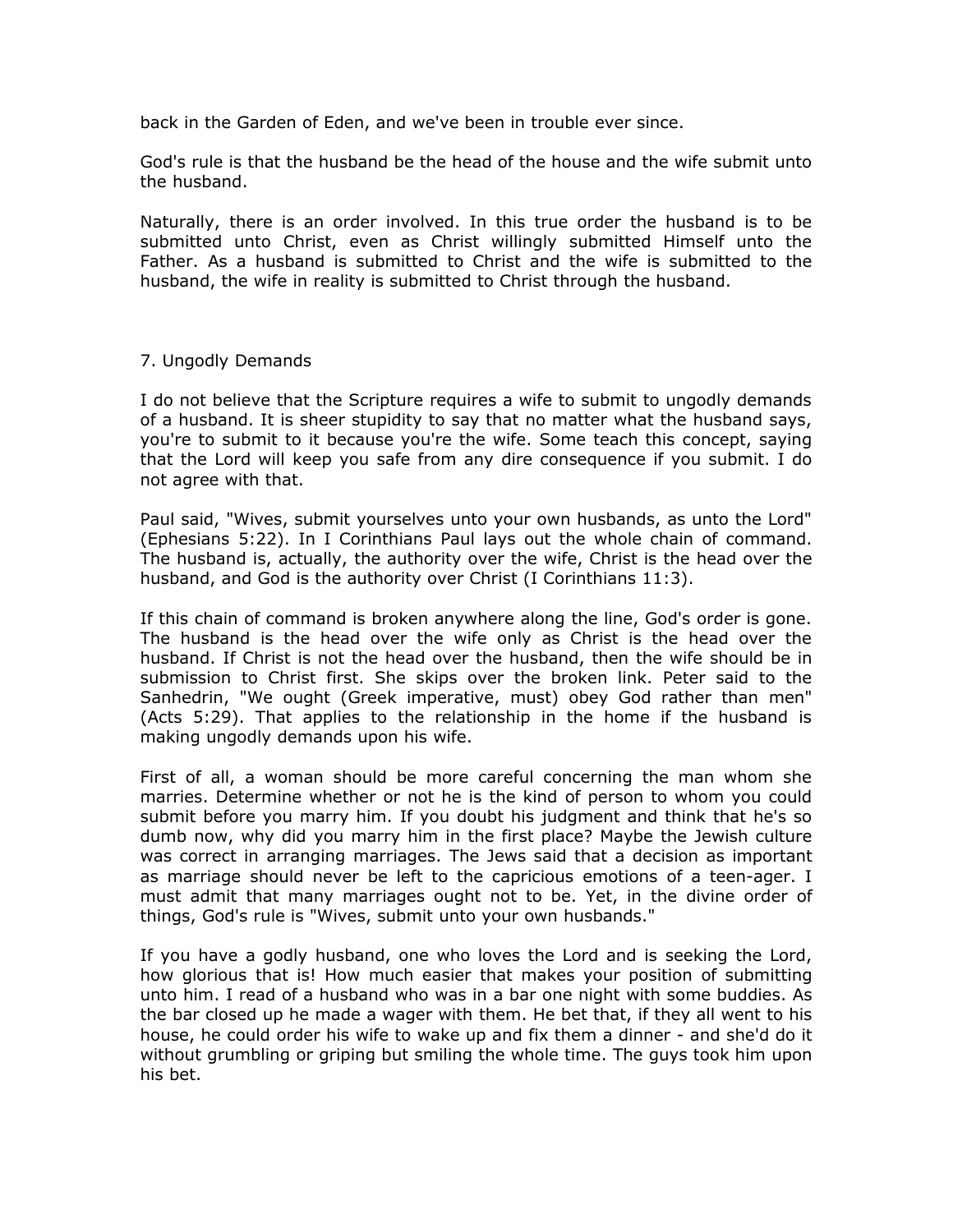So, they staggered into his house past 2 a.m. He went in and told his wife to get out of bed and fix them a meal. She came out with a smile, went to the kitchen without any complaining, and prepared the food. Then she placed it on the table, smiling very cheerfully the whole while. His buddies couldn't believe it. As they paid off their bet, they complimented her. "We had a bet with your husband that you wouldn't make a dinner. We lost, but this is worth seeing! How can you be so pleasant under such adverse circumstances?"

She said, "I'm a Christian. I love the Lord. I know that my stay here isn't going to be very long, and I'm looking forward to being with my Lord and the joys of dwelling with Him in heaven.

"My husband isn't a Christian. His future is so black that I thought I'd make it as happy for him as I could while he's still here." The husband became so convicted that within a week he accepted the Lord.

When God commanded the wife to be in submission to her husband, He knew all about this male macho image. He knew that man by nature wants to feel that he is capable of handling the issues. He wants to feel that he is trusted for his strength and ability. There is nothing that makes him feel better than for his wife to say, "Honey, you do what you feel is right because I trust you because you are the smartest man in the world." Arno Pederson told me an interesting story of the beginning of the Pederson baby furniture company. It happened back in the thirties when they decided to drive from their home in Burbank to the World's Fair being held that year in San Francisco. As the car was fully packed and they were ready to leave, Mrs. Pederson said, "Arno, we don't have the baby's stroller."

He answered, "There is no room for it."

She said, "We must take it, we cannot possibly go to the fair without it."

So he tied it to the top of the car and headed for the fair. A few miles up the road she said, "Arno, you are the cleverest man in the world, surely you could design a stroller that would fold up so you could put it in the trunk of the car." When they returned from the fair he began working nights in his garage to build a fold up stroller. When he completed it all of the neighbors wanted one also and that was beginning of the fold up strollers and the Pederson furniture company. He said that he couldn't let his wife down and though he knew he was not the smartest man in the world he wanted his wife to continue to believe that.

### 8. Drawing Closer Together

It is said that marriage is a 50-50 proposition. I hardly believe that. I believe marriage is a 100-100 proposition. If you only give 50 percent to it, you'll never make it. Both sides have to give 100 percent in order to have a really happy, successful marriage. I do believe that God's divine order is that the husband be the head of the house and the wife submit to the husband as is fit in the Lord.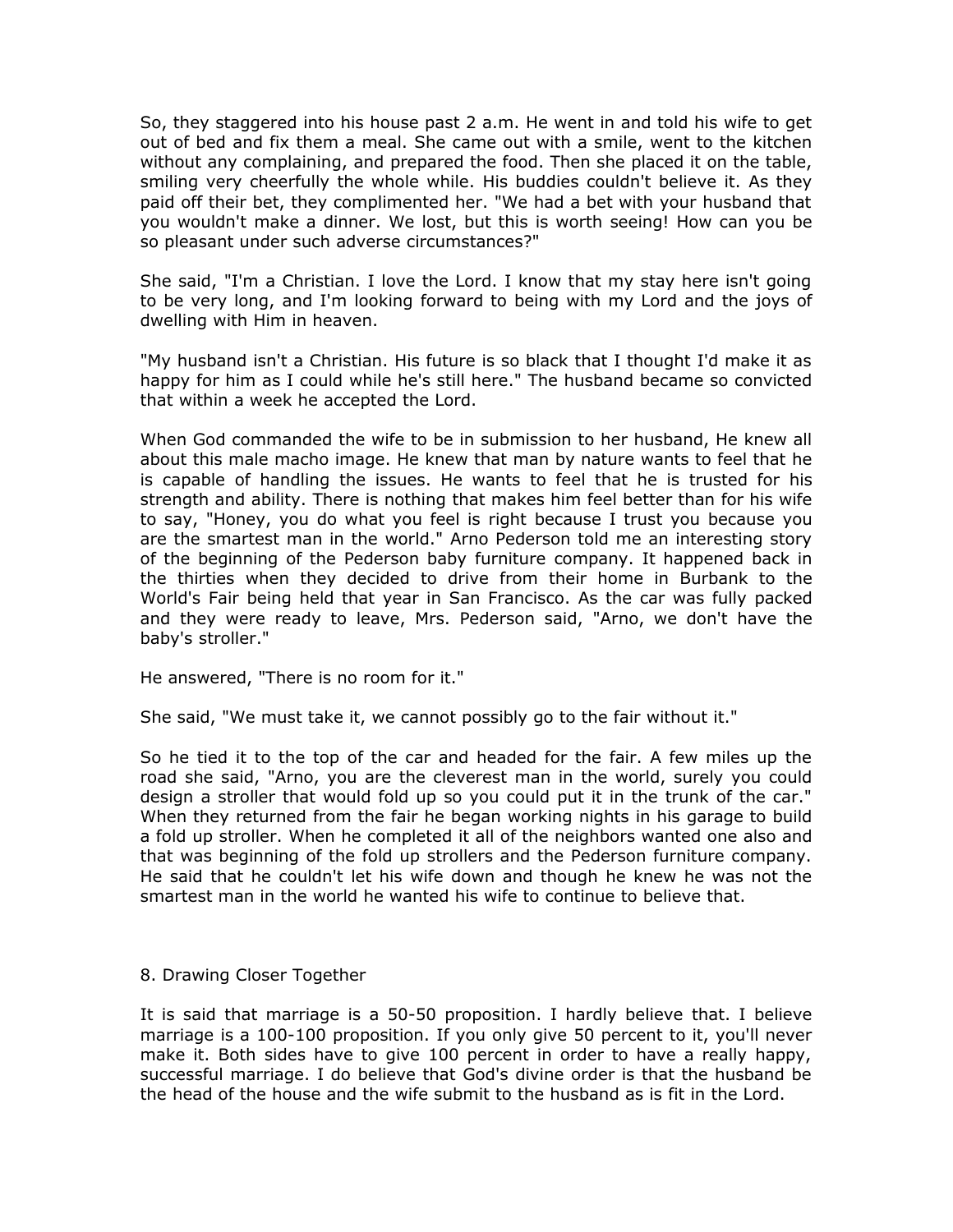As I said, the Christian ethic introduced the reciprocal obligation. Under the Christian ethic it declares, "Husbands, love your wives, and be not bitter against them (harsh with them)" (Colossians 3:19). In the Greek or Roman ethic a husband didn't need to love his wife. In fact, according to the Greek philosophers, every man was supposed to have a mistress or concubine for his pleasure and a wife to bear his legitimate children.

But the Christian ethic says, "Husbands, love your wives." This word for "love" is the word agape, which is a giving, self-sacrificing love.

Agape is that love that God has for us when He so loved the world that He gave (John 3:16). This is the kind of love that a husband is to have for his wife. In Ephesians Paul made it a little stronger: "Husbands, love your wives, even as Christ also loved the church, and gave himself for it" (Ephesians 5:25). When God gave this command to the husbands, He knew all about the emotional needs of a woman. One of her greatest needs is the security from the knowledge that she is loved supremely by her husband. That she is number one and that he has no eyes or desires for any other woman. There is something about her nature that requires constant affirming of these facts both verbally and by actions. Husbands often hear the words, "Does my hair look all right?" "Is this dress O.K.?" "How do I look?" She is wanting to hear, "Darling, you're gorgeous, you're a dream, you are the most beautiful woman in the world, and I love you." Fellows, when will we wise up?

Now, we sometimes get off on the wrong foot in our relationships. We actually begin to work against one another. Many times, rather than submitting to her husband, a wife is rebellious - arguing against every decision he makes, rebelling against his authority, and challenging his wisdom and judgment. This, in a sense, destroys the husband's male ego. Thus, he responds and reacts to this by asserting his male ego and becoming cold and aloof.

The more aloof the husband becomes, the more the wife rebels against his authority. The more she rebels against his authority. The more aloof he becomes. Soon, every situation is pushing them further and further apart. Any decision he makes is challenged or rejected by her. Every decision brings on this big explosion, this big argument, this big division. Because of this, the man has a reluctance and unwillingness to demonstrate a love for his wife. Very possibly, at this point he may not even have a love for his wife. He feels totally cold.

The wife feels no security whatsoever, for security comes with love. Because she lacks a sense of security, she thinks, "How can I submit to him? I don't even know if he's concerned about me. He's just thinking of himself."

Now, if you can reverse the process, it draws the man and wife closer and closer together. The more a husband shows and demonstrates his love to his wife, the more secure she feels and becomes. The more secure she becomes in his love for her, the more readily she can submit unto his authority and his decisions. The more she submits, the more he feels free to show his love for her. So, you need to get the process working in the right direction.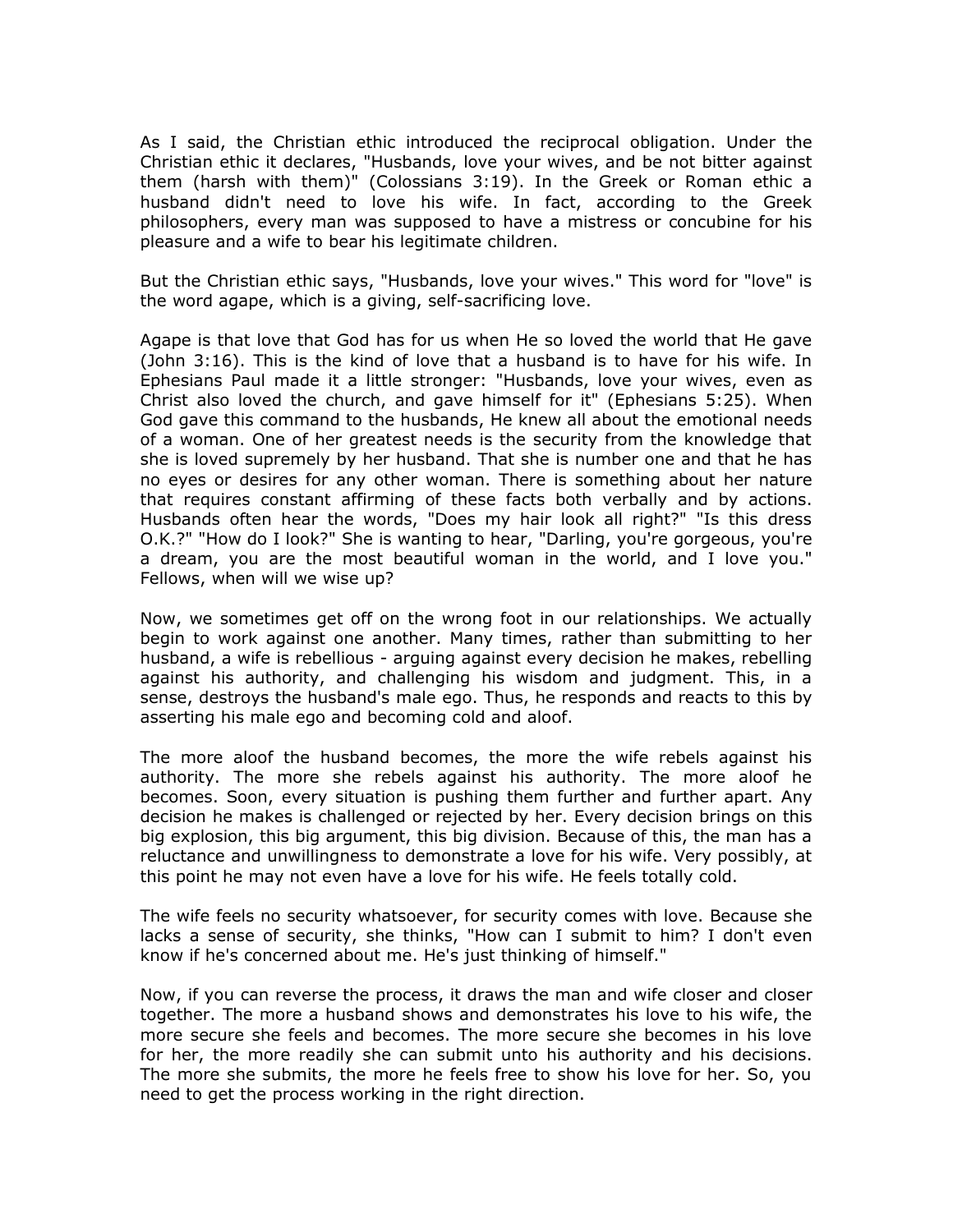Unfortunately, in too many marriages the process is driving a couple apart rather than drawing them together. But which comes first, the chicken or the egg? Who gives in first? Does he demonstrate love first? Does she submit first?

Usually, a husband will say: "I tried. I demonstrated love." But she thought, "I've got you! I'm going to insist on my own way now!"

The husband is afraid the wife will take advantage of the situation. On the other hand, the wife will say, "I submitted to him and he did the dumbest thing! So stupid!"

Where's it going to break? It's going to break in a divorce court someplace. You can actually keep driving yourself further and further from your mate by not being willing to yield, or to show love.

Ideally, the problem should be faced with both of you on your knees confessing before the Lord your failure to obey and follow His law - the wife confessing her failure of obedience in submitting to her husband as is fit in the Lord, and the husband confessing both his failure to love his wife as Christ loved the Church and his bitterness or his harshness towards her. Then the husband and wife must seek through the help of the Holy Spirit to follow the scriptural pattern.

"God, help me to show her that kind of love in which she can feel secure so that she can submit." "God, help me not to argue, not to speak up when I think he's doing something that's dumb, but to keep my mouth shut and to go along with it - knowing that, even if we lose everything, we've still got each other, this love and You. That's all we need, Lord. Help me to be in submission unto him and his authority."

### 9. The Power of Obedience

The next relationship on Paul's list is that of the child to the parents. "Children, obey your parents" (Colossians 3:20). Under the law of God the children were commanded to honor their parents - to show respect and to be obedient unto their parents. Paul said, "Children, obey your parents in the Lord: for this is right. Honor thy father and thy mother that your days should be long upon the earth; this is the first commandment with promise" (Ephesians 6:1).

Many of the promises of God are conditional. This promise of long life is conditioned upon honoring your father and your mother. Under the law, if a child didn't honor his parents or didn't respect them, they could take him before the elders of the city and say, "I have a stubborn, rebellious child. He's a glutton and a wine-drinker." The child would then be stoned to death. His days would not be so long upon the earth!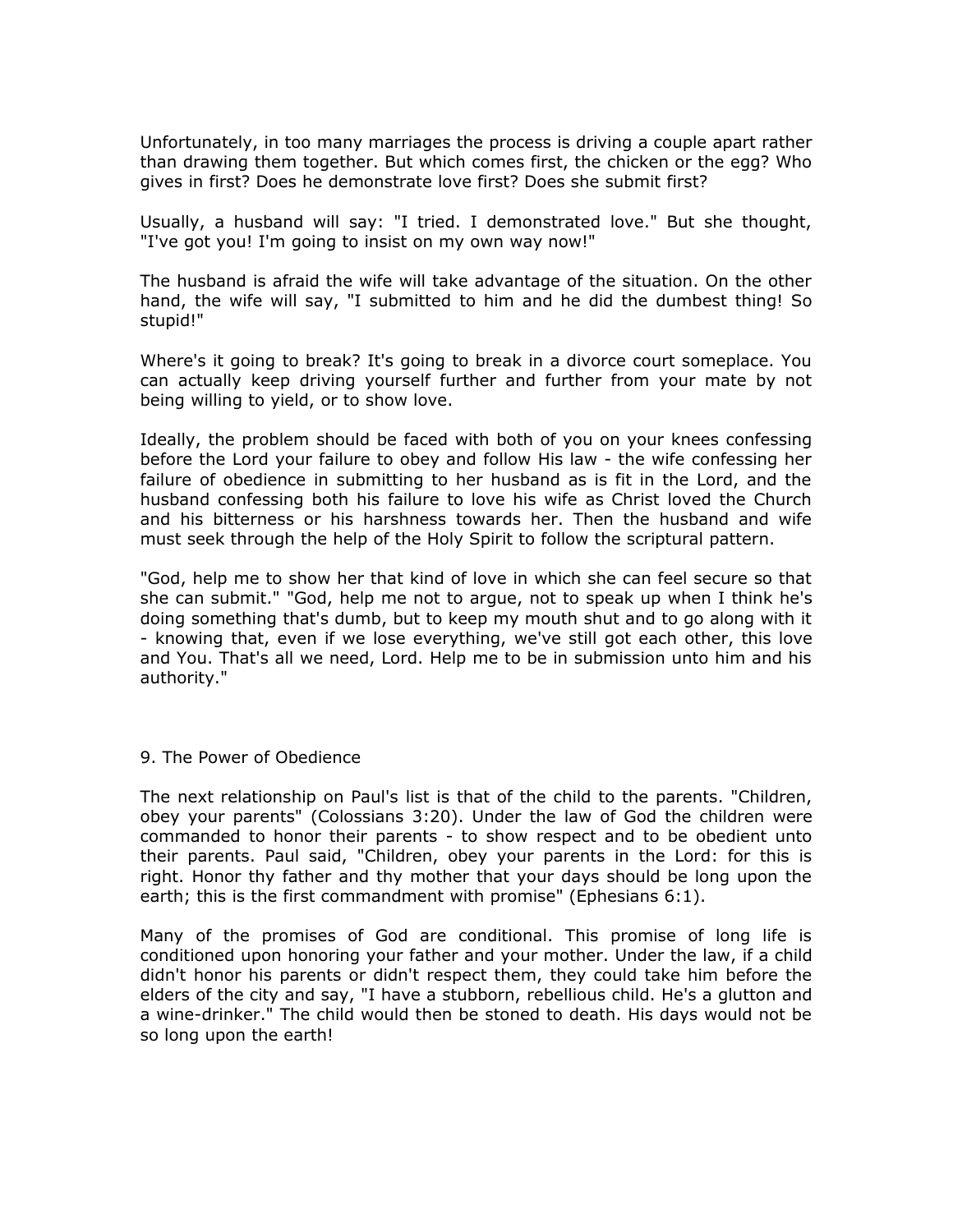#### 10. The Child's Former Lot

At the time Paul was writing the epistle to the Ephesians, the Roman empire had very little regard for children. The father was the absolute authority within the home for as long as he lived. If you were 50 years old and your father was alive, your were still in subjection to him. The father had the absolute rights over his children, even to their life and death. He could put them to death if he so desired. He could sell them as slaves. He could do whatever he wished with his children.

A letter was found which was typical of this absolute control. A husband had gone to Alexandria to engage in commerce. He wrote very lovingly to his wife. He talked to her concerning the child that she was expecting, apologizing for the fact that he had been delayed in Alexandria and wouldn't be home for the birth. He wrote, "If it's a boy, keep it. If it's a girl, throw it out."

Many children were thrown out. Almost every evening in the Forum, Romans would abandon the children that they didn't want. In the morning others would come by and pick up these children and raise them to sell as slaves. People had very small regard for children. It was not uncommon to just throw an unwanted child away.

Prior to the Roman rule, in some of the earlier periods in the land of Canaan where God brought the children of Israel, sacrifice of babies was not at all uncommon. In many of the homes uncovered by archaeologists, jars with infants' skeletons have been found embedded in the structures. It was a sign of good fortune and a good omen to place your baby in a jar and make it part of the wall when building the house. Infant sacrifice was a common practice.

Christianity has done much for children. It has caused us to honor and respect life and it has taught us to love. You may think it natural and instinctive to love your children, but there are non-Christian cultures which display no love for a child. Children are considered a burden, an obligation, and a responsibility.

In the midst of this Roman concept, Paul writes, "Children, obey your parents in the Lord: for this is right" (Ephesians 6:1). In II Timothy 3:1 Paul told us, "In the last days perilous times shall come." One of the signs of the perils of the last days is that children would be disobedient to parents (3:2). In his letter to the Romans Paul is telling us of the decayed, corrupt condition of the heathen world - a world that has given over by God to a reprobate mind, given up by God to uncleanness. As Paul lists the horrible conditions of a depraved world, he writes of disobedience to parents as a sign of moral decay (Romans 1:30).

### 11. In the Lord

The Scriptures say, "Children, obey your parents." Notice that there is a qualification. "Obey your parents in the Lord: for this is right" (Ephesians 6:1). It does follow that there are some parents who are not honorable. It would be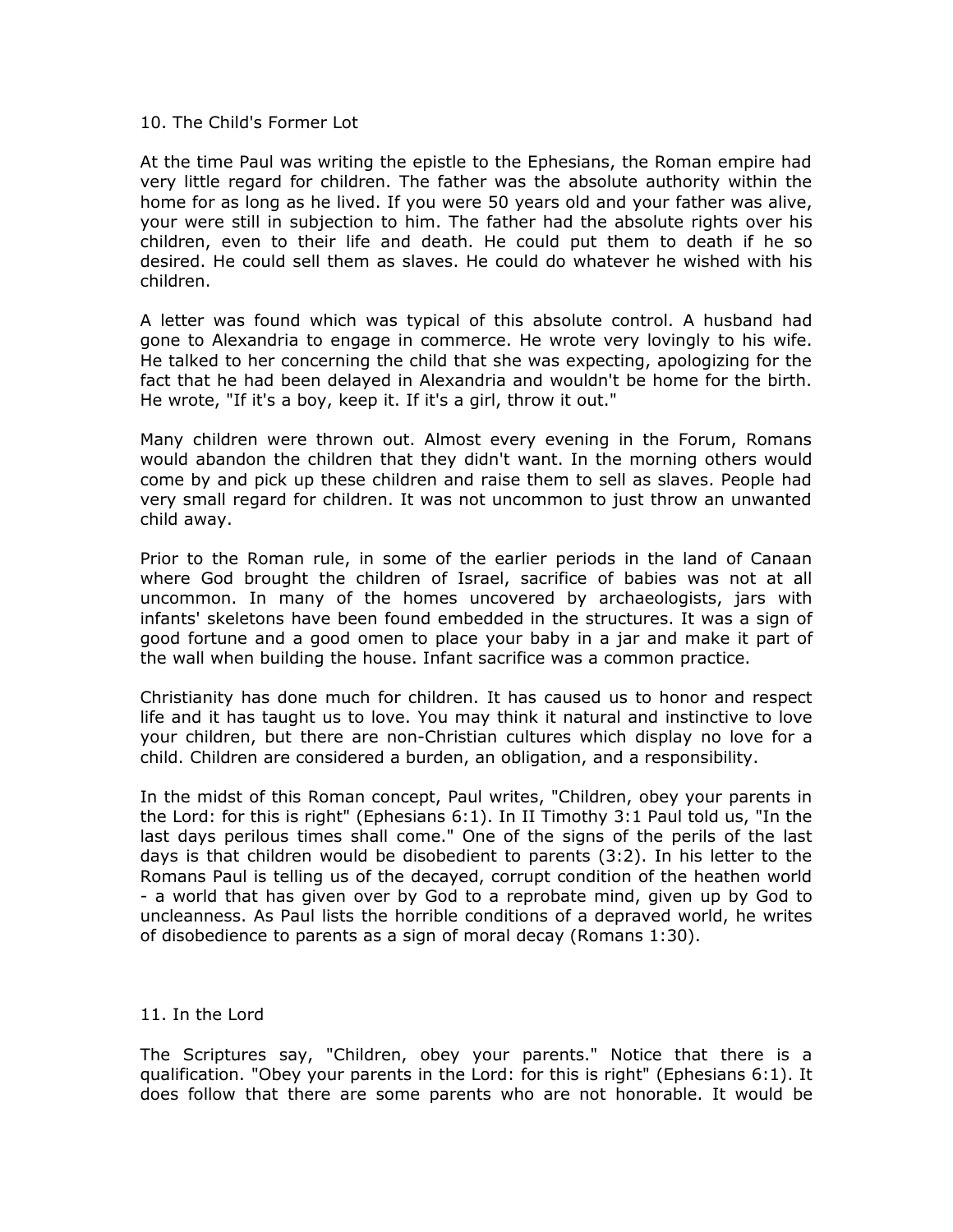impossible to honor them for the kind of life that they live. There are some demands made by parents which would violate a person's Christian conscience to obey. A child is not obligated to obey an ungodly demand of a parent. There are some parents - undeserving of the title of father or mother - who would lead their children into all kinds of ungodly practices.

I've had counseling with many unfortunate cases of teen-age girls being assaulted or molested at any early age by their fathers. To me that is the most horrible, sickening thing a man could do. I don't think a beast would do something that low. Thus, I do not think a child must, because he is a child, submit to that kind of lust or insanity.

What happens in cases where moral issues are not involved? For instance, "I want to go to church tonight" and my parents said, "No, you'd better do your homework," In that case you'd better do your homework. There's no moral issue involved.

"Children, obey your parents in the Lord." How beautiful to have godly parents! Near the top of the list of thanksgiving in my own life is my heritage of a godly mother and father. What a privilege, what a blessing, what a goodness of God to me that I had parents whom I could honor, respect, and obey. They loved God deeply and served the Lord with all their hearts and lives. A home filled with love - that's the kind of home God wants you to have for your children.

My heart goes out to many of the young people we deal with today. I'm not one to blame someone else for my faults. I believe in accepting the responsibility for the person that I am. The same rain falls on everybody and the same sun shines on everybody. There are those who go out in the rain and praise the Lord. There are others who say, "Curses! It's raining again!" There are those who say, "What a beautiful sunny day!" Others say, "It looks like it's going to be hot and miserable." Same rain, same sun. What do you do with it? What is your attitude towards it?

But I can understand, because of the environment in which they were raised, why many young people are what they are today. I don't use that as an excuse. You shouldn't say, "My father has eaten sour grapes, so my teeth are set on edge." You can rise above your circumstances. Thank God! That's the gospel of Jesus Christ.

Your father could be an alcoholic and your mother a prostitute. They could have deserted you from the time you were one-year-old. You could have lived off the street - and still be a fantastic, powerful child of God. You can rise above any environmental background. You can't go on blaming others for what you are, you can't say, "I've had a horrible background! I've had such a horrible life at home! I can't be anything else but my mean, miserable, cantankerous self. I am what I am because of them!" You can't spend your whole life excusing your rotten, nasty attitude and disposition on your early childhood.

Through the power of the Holy Spirit you can rise above any type of environmental background that you may have experienced. We've seen it done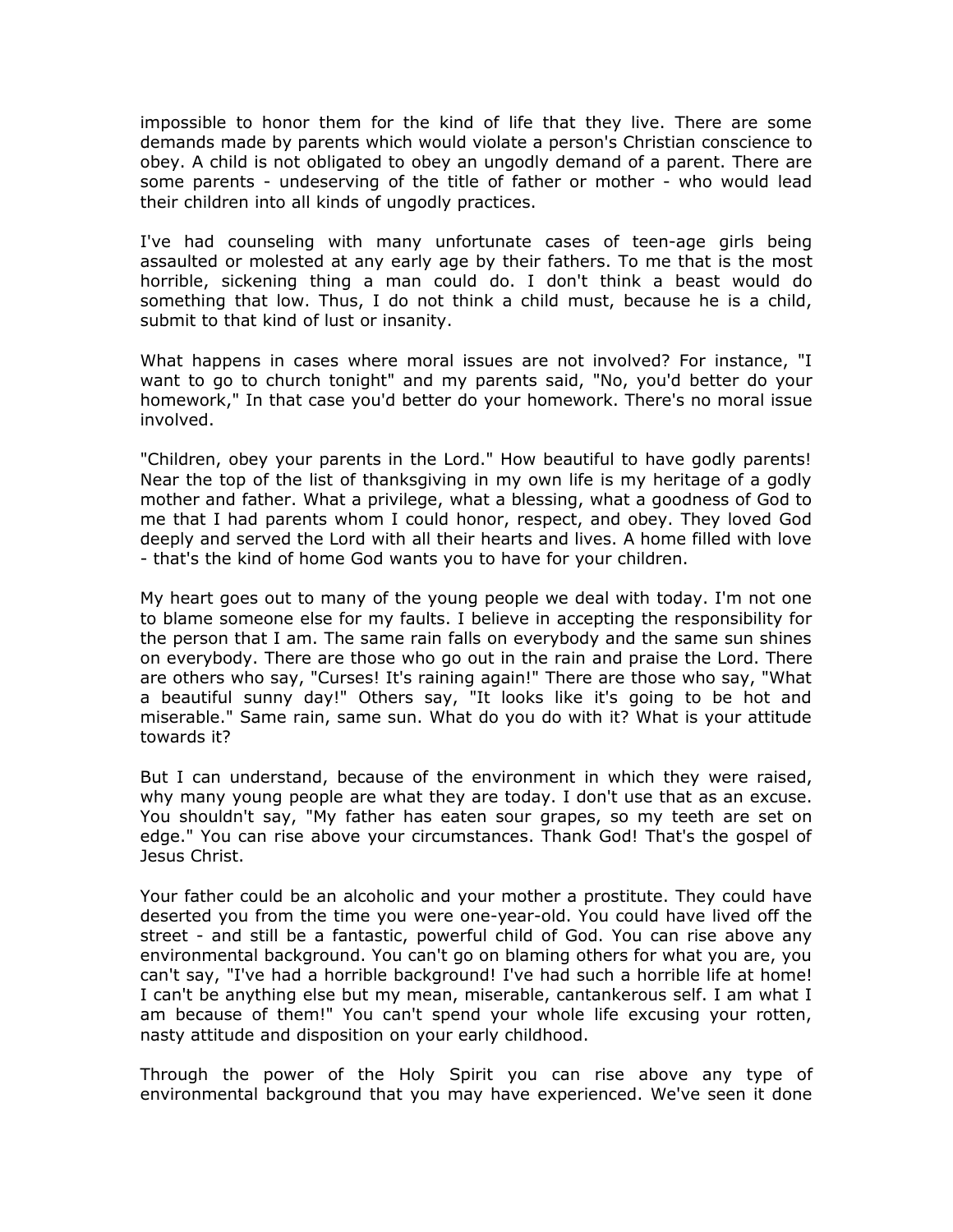over and over again. When Jesus Christ deals with you, He can change completely and make you a new creature. You don't have to relate back to your "Irish temper." The new nature is now yours through Jesus Christ.

One of the beautiful witnesses that we have the opportunity to observe is the dramatic change in the lives of many young people accepting Jesus Christ. This has so changed their attitude at home with their parents, that the parents, in turn, have become interested in what caused their child Johnny to experience such a radical change in his life. As a result, many parents have come to experience a new life in Christ. God has created many new Christian families as a consequence of the changed attitude of the young people who have gone back home. Parents have been able to see the difference that Jesus Christ can make.

### 12. Fathers and Mothers

The Christian ethic isn't only "Children, obey your parents" but "Fathers, provoke not your children, lest they be discouraged" (Colossians 3:21). It is tragic that many times we're guilty of discouraging our children.

I believe that a child can be discouraged by too much prohibition. We can put too many "no-no's" in his way.

When a child is growing up you should child-proof your home. If you have little knick-knacks that you don't want toyed with or broken, put them out of the child's reach rather than down within his reach. That way you don't have to say "No, no" every time he moves towards one of your prize possessions. There should be certain prohibitions, but unnecessary prohibitions can discourage a child and give him a negative complex to begin his life with. I've seen little children walking around a room saying "No, no, no, no."

I believe a child can be discouraged by unfeeling and absolute government. We don't have to say "You do it because I said to do it!" Parents should be open and reasonable with their children.

I think that a child can be discouraged by an over-exacting, difficult-to-please parent. The other day at the beach a woman came out with her family and laid a blanket on the sand. She said, "Don't get any sand on the blanket! Watch out! Don't get sand in the food! Be careful! Don't go in the water! We're here to have fun, and we're going to have fun!" By then you're so confused that you're ready to go home. Nervous prattle is very discouraging to a child.

There's also the need to avoid constant displeasure with everything a child does. For example, when he shows you a picture that he colored and you say, "How come you went over the line here?" - that can be discouraging to a child. Children need encouragement. As parents we need to be careful. Many times we are too difficult to please.

We can discourage a child in holding our displeasure too long. I think the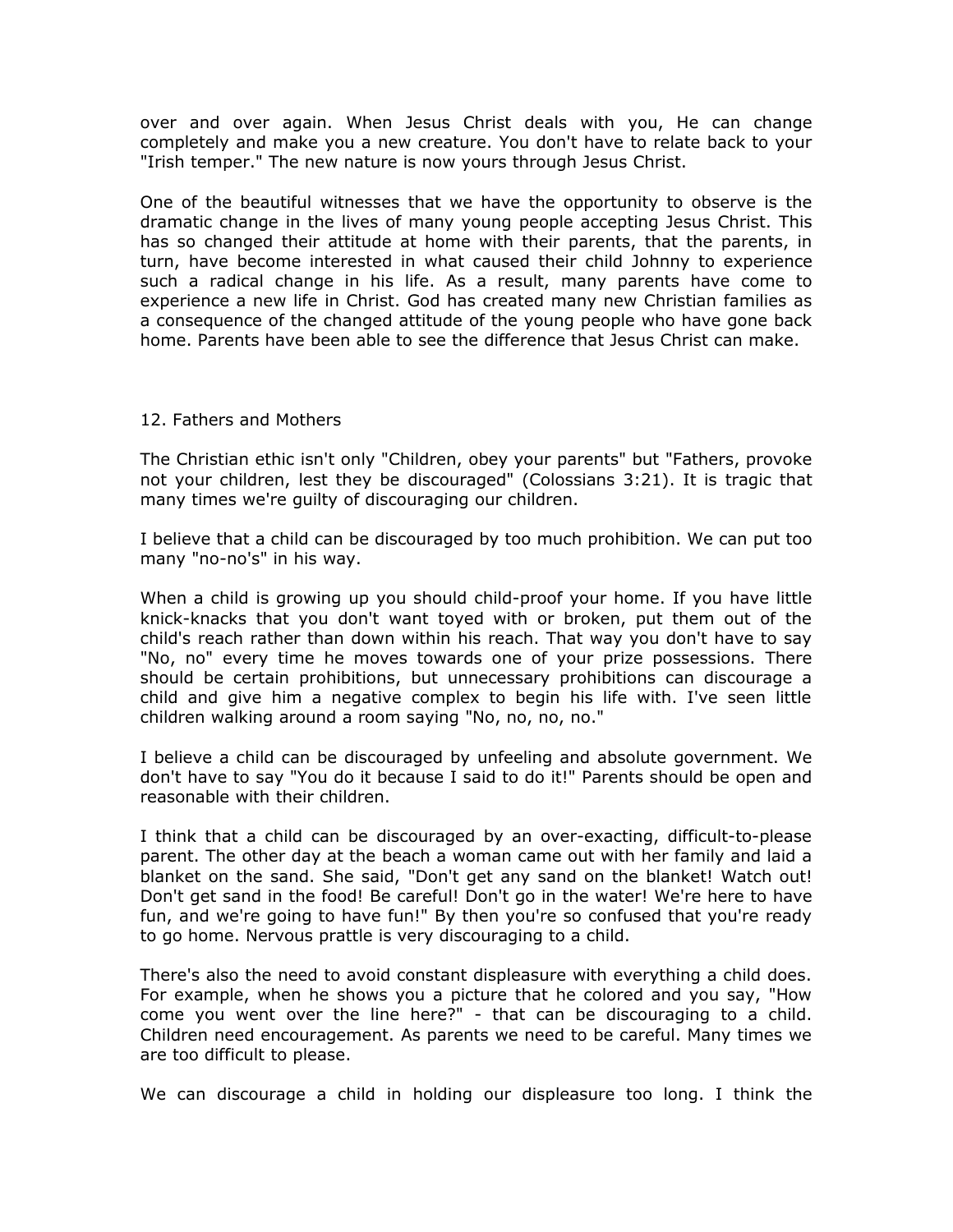moment a child repents and declares that he's sorry, we should drop the case at that point. Don't go on for days saying, "I can't believe you did it! Oh, I can't believe that!" - holding the guilt over him day after day. "My expensive china plate is broken!"

What if God did that to us? When we've done wrong and we ask God for forgiveness, we don't want Him to be long-faced and groaning for days over the fact that we failed Him.

I think that a child can be discouraged by hasty and false accusations. I had a great dad, but he wasn't perfect. In fact, he was very excitable. And I had a younger brother, Bill, who was a real rascal. Before Bill was born, my father said to my mother, "If you'll have a redheaded boy, I'll buy you a Cadillac." I don't know how it happened, but she had a redheaded boy. My brother Bill was all boy, and my father really idolized him, as we all did. Bill came along later than the rest of us, and so we all babied him and spoiled him.

Whenever Bill would start screaming and crying, my father would almost go insane. And my brother Bill knew this. So, each time my other brother and I would do anything to displease Bill, he'd say, "I'm going to get you!" - and he'd start screaming. My dad would come running, pulling off his belt, and whip us older boys. Then dad would ask, "What's the matter here?" Whenever our brother Bill started screaming, we'd run - because my dad would belt first and ask questions later. I wasn't always innocent, but I was spanked many times when I wasn't even involved. That was part of my dad's excitable nature. He spanked first and asked questions later.

If we're constantly accusing our children falsely and being hasty in our judgment concerning them, that's very discouraging to them.

I believe a child is discouraged when he's constantly being suppressed because of possible danger. "No! You can't go out and play baseball. You might get hurt. You might hurt your finger. If the ball would hit your finger in the wrong way it would hurt and swell... You'd better not ride your bicycle. It's so dangerous to ride your bicycle." Well, living is dangerous. Constantly suppressing a child because of possible dangers can discourage him.

Now, as a parent you need to exercise prudence, judgment, and wisdom. I believe that children need to be warned of certain dangers, such as getting into cars with strangers. But there's no way you can watch them twenty-four hours a day and protect them from every hurt and injury. That's part of life and growing up.

I believe a child can be discouraged by giving him a test of character that is inappropriate for his age. For instance, if a little two-year-old should happen to lose his temper, you shouldn't say, "Oh! You've got a bad heart!" I heard of a little boy who had a chest x-ray. The doctor pointed out his heart on the x-ray and the little boy began to weep because it turned out that his heart looked black on the x-ray. I think that holding a child under heavy judgment for something they did not really understand discourages them.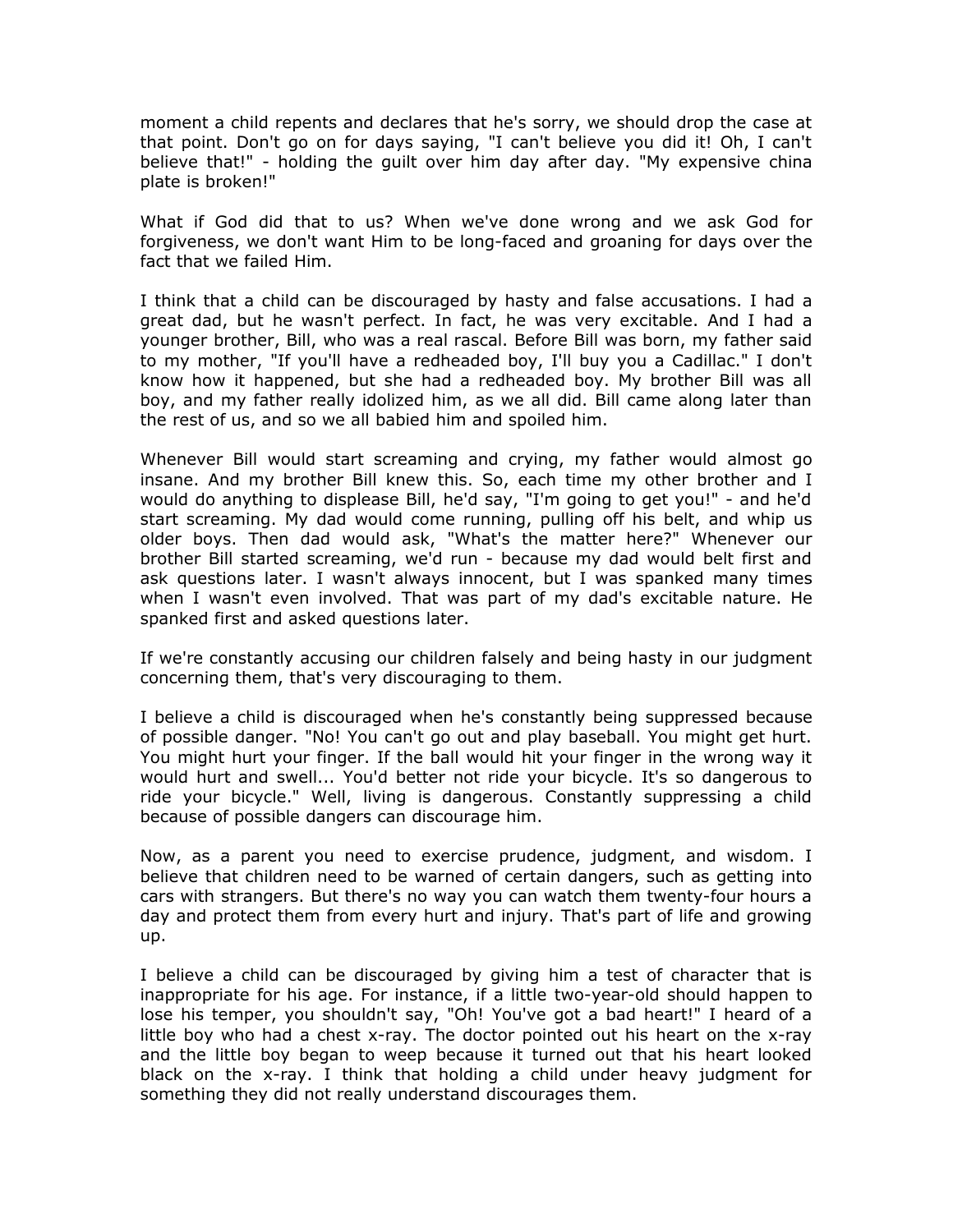I think that we discourage children by sometimes holding them away from the things of the Lord when they desire them. We say, "You're too young. You don't understand yet." Jesus said, "Whosoever shall not receive the kingdom of God as a little child, he shall not enter into it" (Mark 10:15).

For example, we might say to a 6 or 7 year-old who's sitting in a communion service and desires to take communion, "Oh no, you can't take that. You're too little." But in his heart he loves Jesus. Maybe he doesn't understand all the implications (I don't know whether I do), but I think children ought to be allowed to participate in spiritual things. As soon as they have a desire. I always remember the words of Jesus. "Let the little children come unto Me and forbid them not." I think that they should be encouraged and allowed to participate in spiritual things.

"Fathers [the Greek reads "Fathers and mothers"], provoke not your children to wrath: but bring them up in the nurture and admonition of the Lord" (Ephesians 6:4). One of the most tragic scenes that I have observed is a parent who needles or teases the child until he's driven to frustration and distraction. I've seen parents do it with small children - holding out a bottle, then pulling it away as the child reaches for it, then laughing they hold it out to withdraw it again. I see the little child teased until he doesn't know what to do, and the parent seems to receive some amusement in seeing the child totally distraught. That's one of the cruelest things that a parent can do.

Bring them up in the discipline and admonition of the Lord. Solomon said, "Train up a child in the way he should go: and when he is old, he will not depart from it" (Proverbs 22:6). It is our responsibility as parents to take time to teach, to train, and to bring up our children in the discipline and admonition of the Lord.

### 13. Discipline

By nature we are sinners. David said, "They go astray as soon as they be born, speaking lies" (Psalms 58:3). He recognized the perversity of his own human nature. There is a psychology or, more aptly, a philosophy of permissiveness. "Let them do what they want to do. Don't restrain them. Let them freely express themselves." I think that Dr. Spock in this philosophy has done a great disservice to our nation. A child left to his natural bent is not innately good but is innately evil and sinful. The Scriptures say that "foolishness is bound in the heart of a child; the rod of correction shall drive it far from him" (Proverbs 22:15).

The word "discipline" (translated "nurture" in Ephesians 6:4) carries the connotation of discipline with punishment. It's a difficult task to train your children. It takes time. It's easier just to let them do things rather than to stop them. But the Scripture also says, "A child left to himself bringeth his mother to shame" (Proverbs 29:15).

It is vitally important in the discipline of our children that there always be a great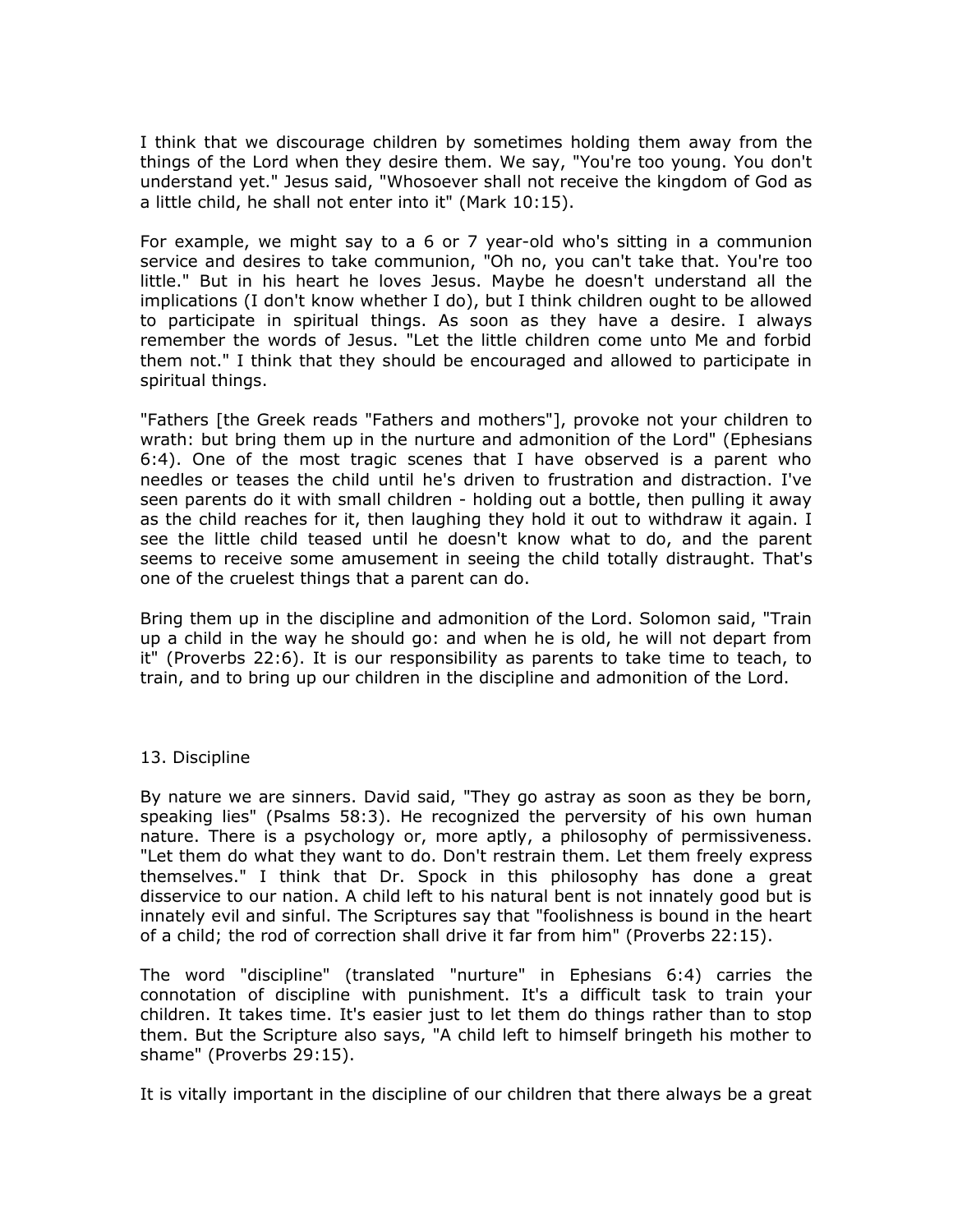consciousness in their hearts of our love for them, that they be secure in that love, and that, when they are disciplined, they never doubt that love.

Every child is a natural psychologist and when he's spanked often says, "Nobody loves me anymore! You hate me! You don't love me!" We hate to hear such accusations from our children. The Bible however says, "Whom the Lord loveth He chasteneth." In Proverbs we are told that, "He that spares his rod, hates his son." We sometimes become slack or forebear punishment or discipline. In doing so we are harming and hurting the child; for, when he knows that he's done wrong, one of the best ways to be relieved of that guilt complex is to be punished. Many children have psychological problems today. They are carrying around with them guilt complexes which have never been relieved by their permissive parents.

When I was a child and disobeyed my father, he'd say, "All right, son. When you get home, go into your bedroom. I'll come and talk with you." I knew exactly what he meant. He did his talking with a strap. But I knew that I had done wrong. There'd be a wall between my dad and me all the way home. I couldn't talk to him. I was guilty. I was a culprit.

He'd come into the room and say, "Why did you do it, son?"

"I don't know, Dad. I just did it."

"Son, I told you not to do it. But you did it anyway. Why?"

"I don't know!" I really did know. I did it because I wanted to, but I didn't want to tell him that.

"All right, son. I'll have to spank you for that." Then I'd get it. I'd yell, for I found out that if I yelled I wouldn't get so many swats. I'd scream like I was dying. He'd leave the room feeling miserable, and I'd lie there for a while wishing I were dead. If I were dead then he'd be sorry for spanking me!

But after a while mother would call me for dinner. I'd bounce into the dining room. "Hi, Dad!" It was all right now. I wasn't guilty anymore! There was no wall between us now. I had been punished, therefore there was no more guilt. That was a past issue no longer hanging over my head.

There was nothing worse, though, than having done something wrong, yet not being caught for it. I would sit at the table but I couldn't look at my dad. He didn't know what I had done, but I was afraid that he might find out. The guilt could weigh so heavily on me that within two or three days I'd be completely miserable.

What a glorious relief when we finally face up to it and get it over with!

14. The Word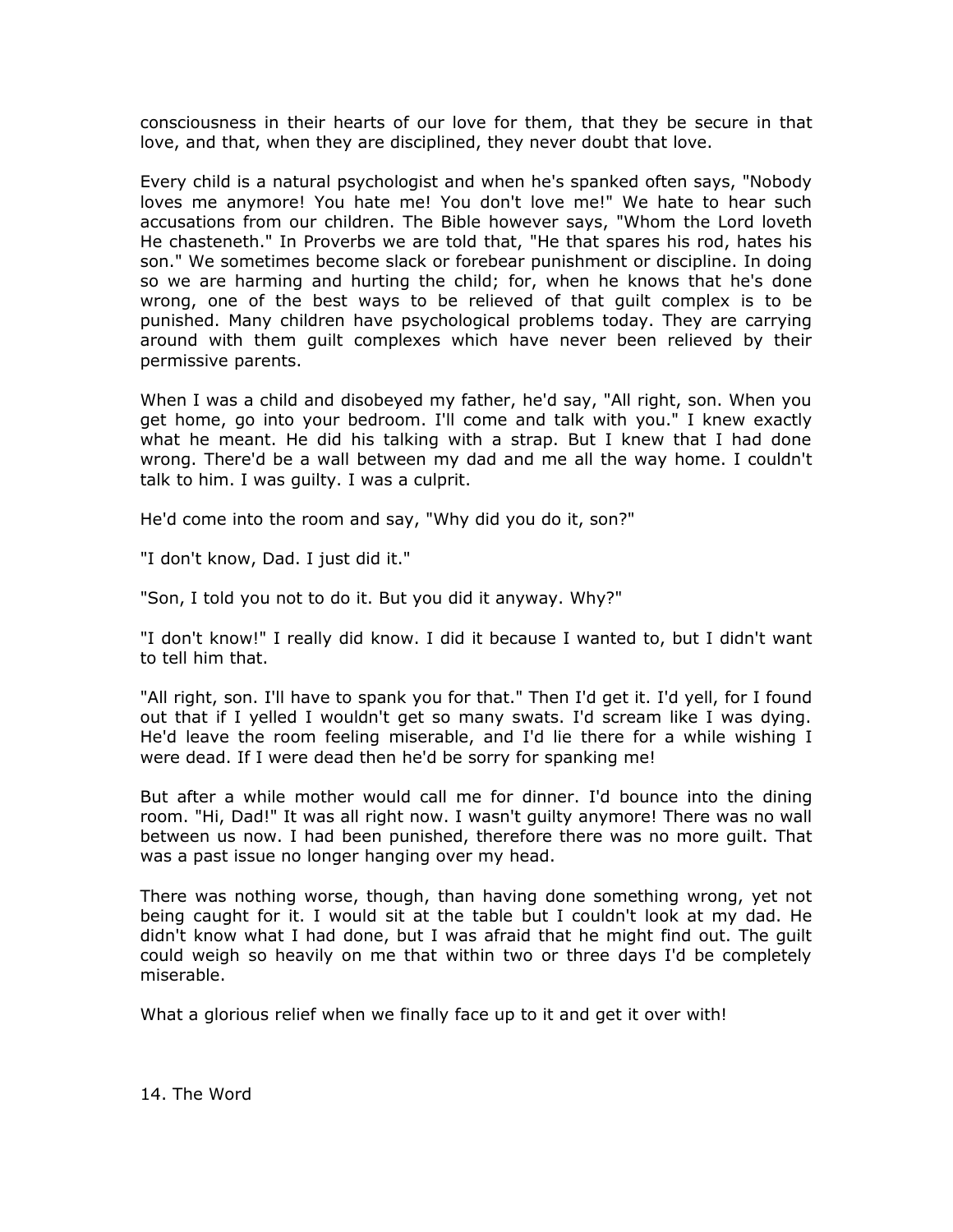As parents we need to be careful never to punish our children in anger, because then we're prone to over-punish the child.

Many parents make a great mistake in threatening to punish their child. Never threaten to punish. Promise to punish him and never break your promise. Some parents threaten their children all the time. "I'm going to knock your head off if you do that again!" You're not going to knock his head off, so don't say it. You're constantly threatening until the child doesn't pay any attention to what you say. Just threats - and he knows it. When your child learns that he can trust your word to be good, you won't have to yell at him anymore. All you have to do is speak.

Yelling is a sign of weakness. It's a sign of failure as a disciplinarian. I have to yell at my dog because I'm a failure at disciplining him properly. "Shut up, Sherman" - and he just keeps barking. But if I say, "SHUT UP, SHERMAN!" he gets quiet. Why? Because I'm lazy. I'm too lazy to get up and discipline him.

So many times the same is true of our children. We haven't learned to discipline them with a word. We've fallen into the bad habit of shouting.

Paul wrote to Timothy, "From a child you've known the holy scriptures" (II Timothy 3:15). Timothy had been trained, he'd been disciplined in the Word of God. What a blessing!

Children will not naturally gravitate towards good. You have to teach them the value of goodness, honesty, and moral integrity. You don't have to teach your child to cheat. They do that naturally. You have to teach them not to cheat. You never have to worry about teaching your child how to lie. They do that naturally. You have to teach them that they must always tell the truth. There's a natural bent towards the sinful nature. Children must be trained. They must be disciplined.

You must bring up children in the discipline and admonition of the Lord. But when you do, you may go through some years of trial when, in that intermediate stage, they move from their parents' faith to the discovery of their own faith. You may go through some shaky years as they're getting out and trying their wings, but you always have the confidence that they'll return to the God of their early years and early training. So, don't panic. Know that the Lord is going to bring them back to Himself if you've been faithful in your training, and you'll be rewarded in seeing their salvation.

#### 15. Employer / Employees

Finally, the Bible speaks of "servants and masters" and defines certain rules for their relationship. Actually, we don't have bond slaves today. The whole scene has shifted from servants and masters to employees and employers. However, I think that we can apply the rules for "servant" to "employee" quite readily.